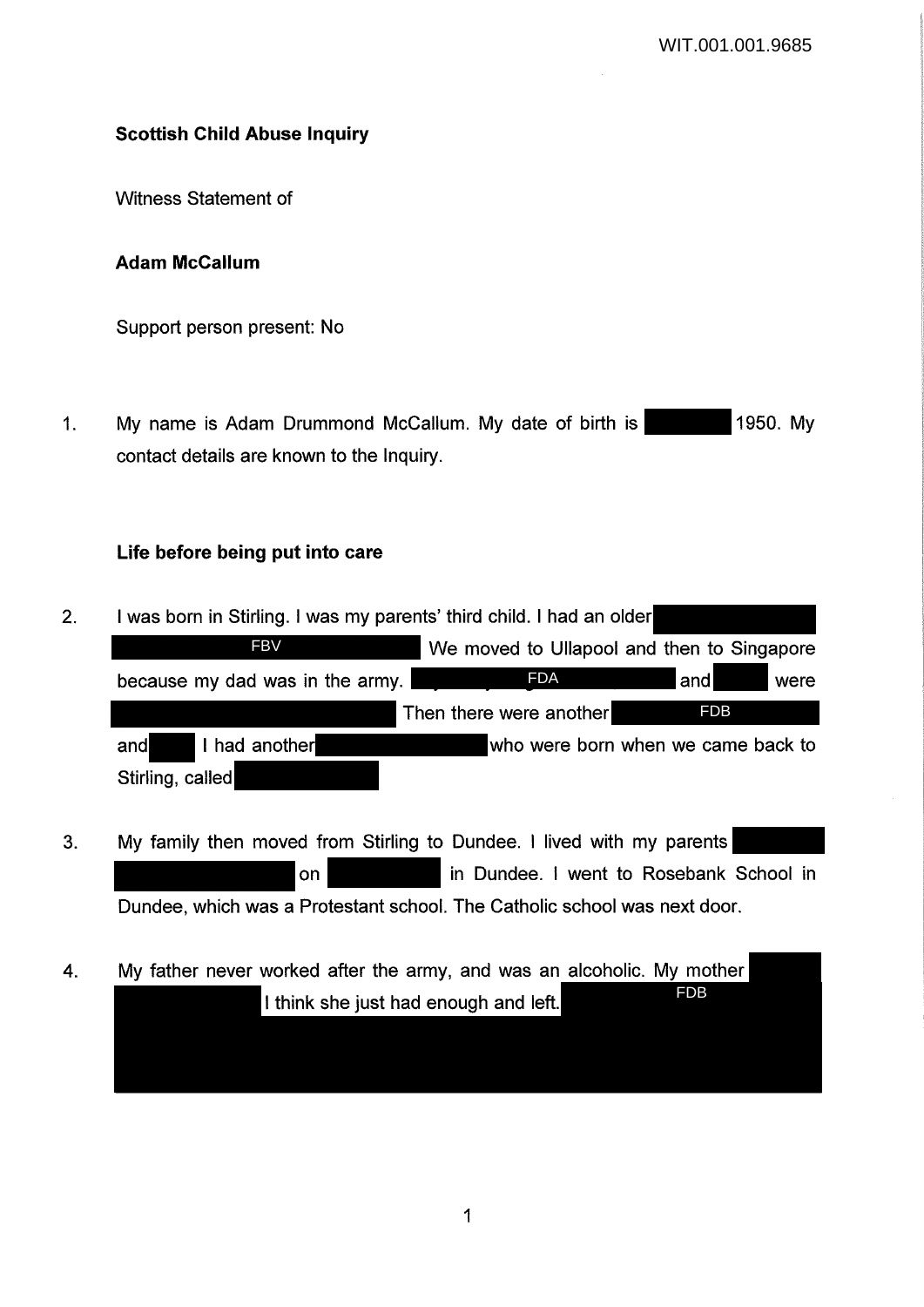WIT.001.001.9686

- 5. We were left with my dad. He was an alright man but drink was his vice. He was always drunk and would give us a slap when he came home. We learned to hide when he got in to avoid being beaten. We were poor people but life was alright.
- 6. The cruelty people, who are called social workers these days, came to our door. I was about eight years old at the time. They took all our furniture out onto the street and set fire to it. They just told everybody to get out and locked up the place. I think people in the street must have phoned them. I don't know why because I thought we were just an ordinary family.
- 7. The social workers took us away. I didn't want to leave. All the kids were put in a van and dropped off somewhere. Nobody told us why we were being taken away. It was the government and they'd already made their minds up, so they didn't tell you things.
- 8. All of us were taken to the same children's home to begin with.

# **Care homes before foster care**

- 9. The first institution we were all put into was a children's home. I don't remember the name of the place. The first day was strange. Nobody knew what was happening. We were just shown our beds and that was it. The boys were in a separate part from the girls. I think there were about thirty kids in the place.
- 10. I remember we would get up in the morning, get our breakfast and go to school. I was still going to the same school. I remember it being alright.
- 11. The home was a big house and the bedrooms were downstairs so I kept climbing out of the window and running away. I was in there for about six weeks before I was moved to a secure house. My siblings were all separated after that.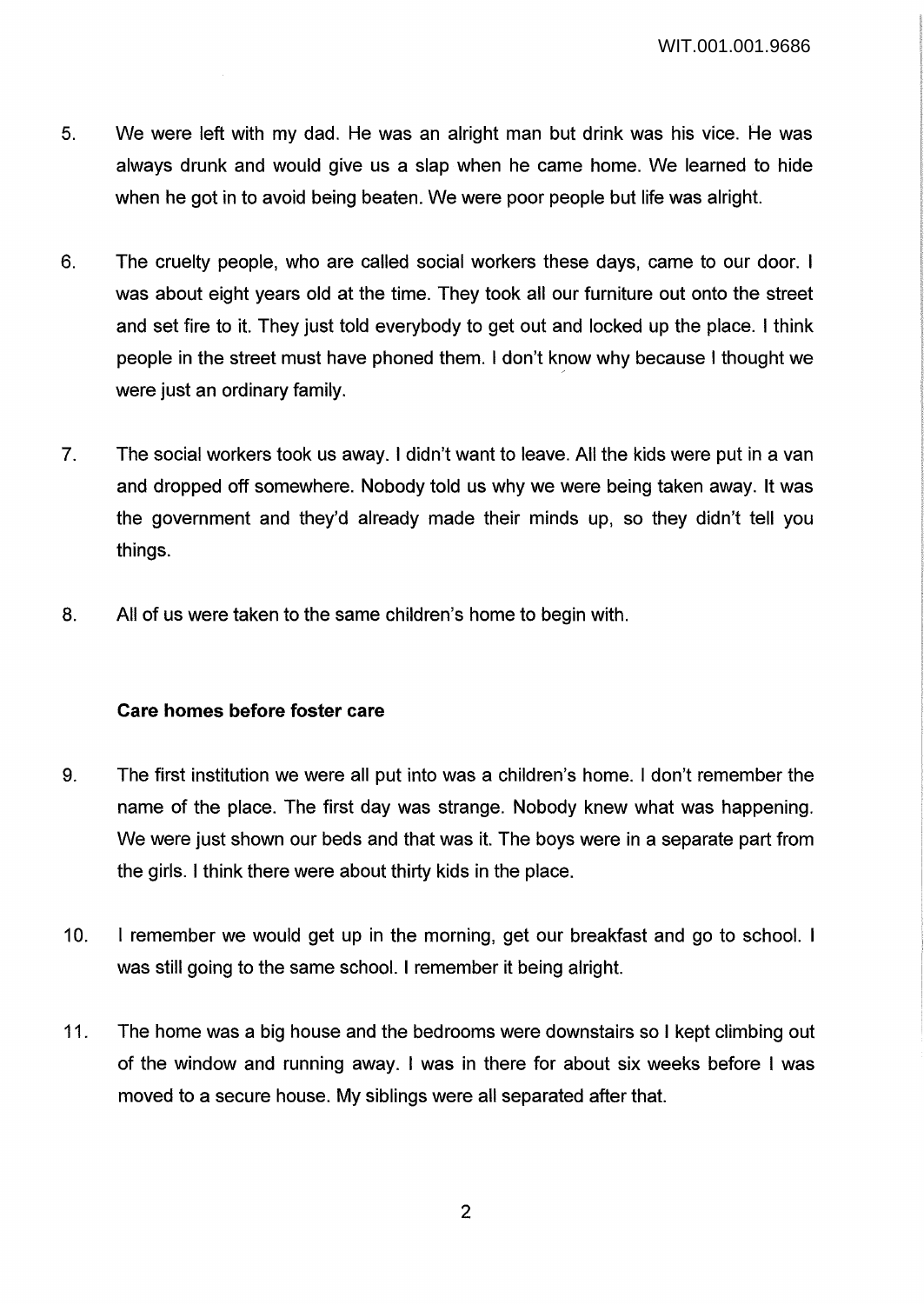- 12. I was then in a secure house in Dundee, but I don't remember the name of it. It was called Hope Park or Rose Park, or something like that. It was near to where the zoo used to be in Dundee. I think I was only there for a month or six weeks.
- 13. I was about eight or nine years old when I went to the secure house. I got clothes when I went in and they were washed once a week. There were about a dozen boys in there from about seven to twelve years old and we all shared one big dormitory. It was just a room with windows.
- 14. We got up in the mornings and made our beds. We then got washed, dressed and went down to have breakfast. We were then sent down to the cellar where we stayed all day. It was a plain room with a couple of tables and chairs. It had steel gates and bars. We didn't get out the house and there was no school. I don't remember having any books or toys to play with. We just sat about and did nothing. The other boys spoke about why they were in there and they were all there for committing crimes. In the evening, we went upstairs to bed.
- 15. The staff were guards who were employed by the government. They gave us a slap if we didn't do what we were told.
- 16. The windows were all barred in the secure house and the place was all gated up. We didn't get out anywhere and nobody came in to visit me. It was like a prison for unruly kids. It was for kids that they believed were out of control, but the truth was that we were kids that weren't being listened to.
- 17. I was then shipped out to a young, working class couple. I don't think they were able to have kids. It was in Scotland somewhere but I don't know where. I wouldn't settle there and was doing anything to annoy them. I would go out and come back in the early hours of the morning, and start kicking the door. I was there for a month before I left because they couldn't cope with me. They were nice people and it wasn't their fault; it was definitely mine. I made their life difficult so they called the social services who came and took me away.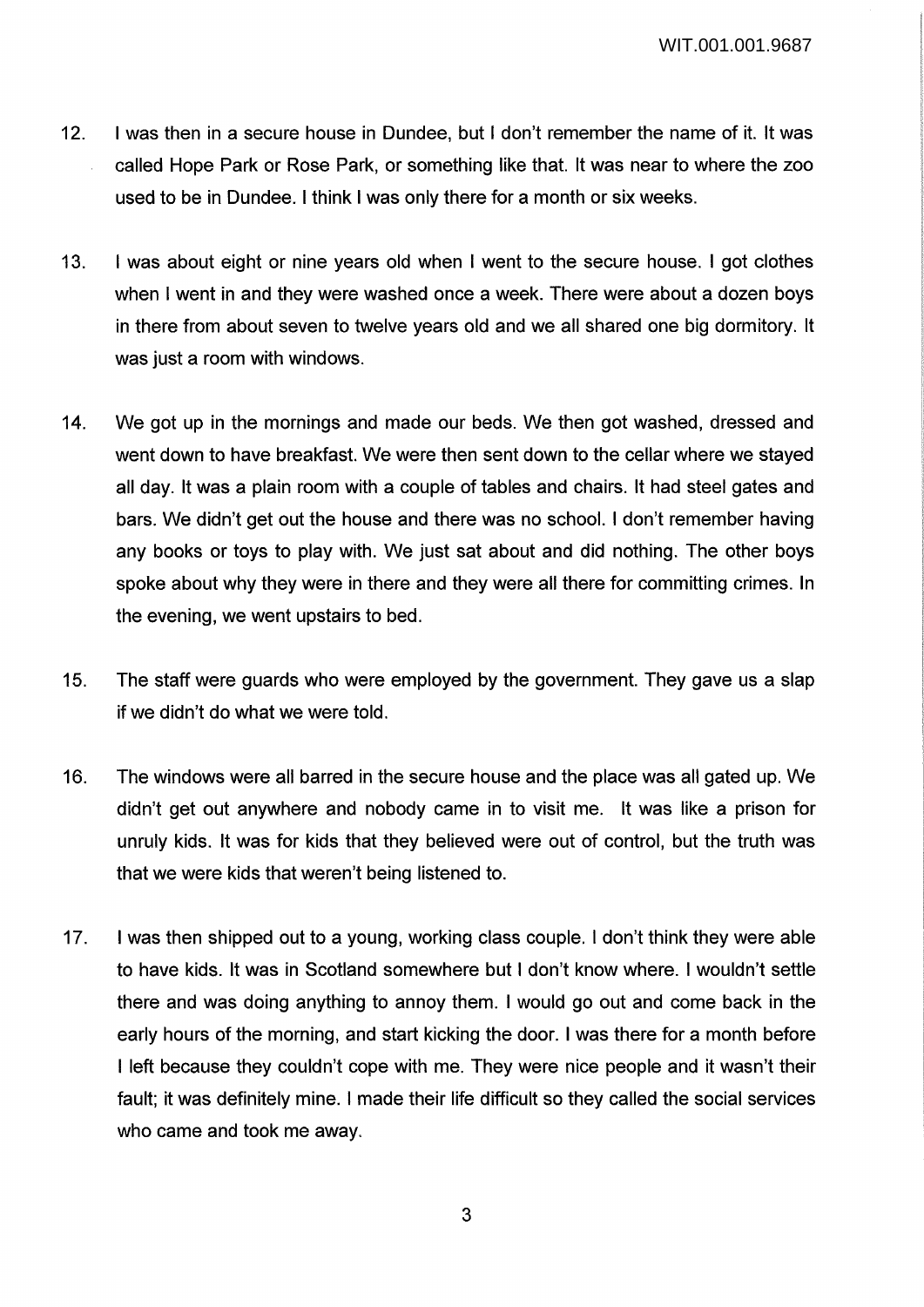|     | Secondary Institutions - to be published later |
|-----|------------------------------------------------|
|     |                                                |
| 19. |                                                |
|     |                                                |
|     |                                                |
| 20. |                                                |
|     |                                                |
|     |                                                |
| 21. |                                                |
|     |                                                |
|     |                                                |
|     |                                                |
|     |                                                |
| 22. |                                                |
|     |                                                |
|     |                                                |
|     |                                                |
| 23. |                                                |
|     |                                                |
|     |                                                |
|     |                                                |
|     |                                                |
| 24. |                                                |
|     |                                                |
|     |                                                |

18. I was then sent to stay with a different foster carer when I was nine years old.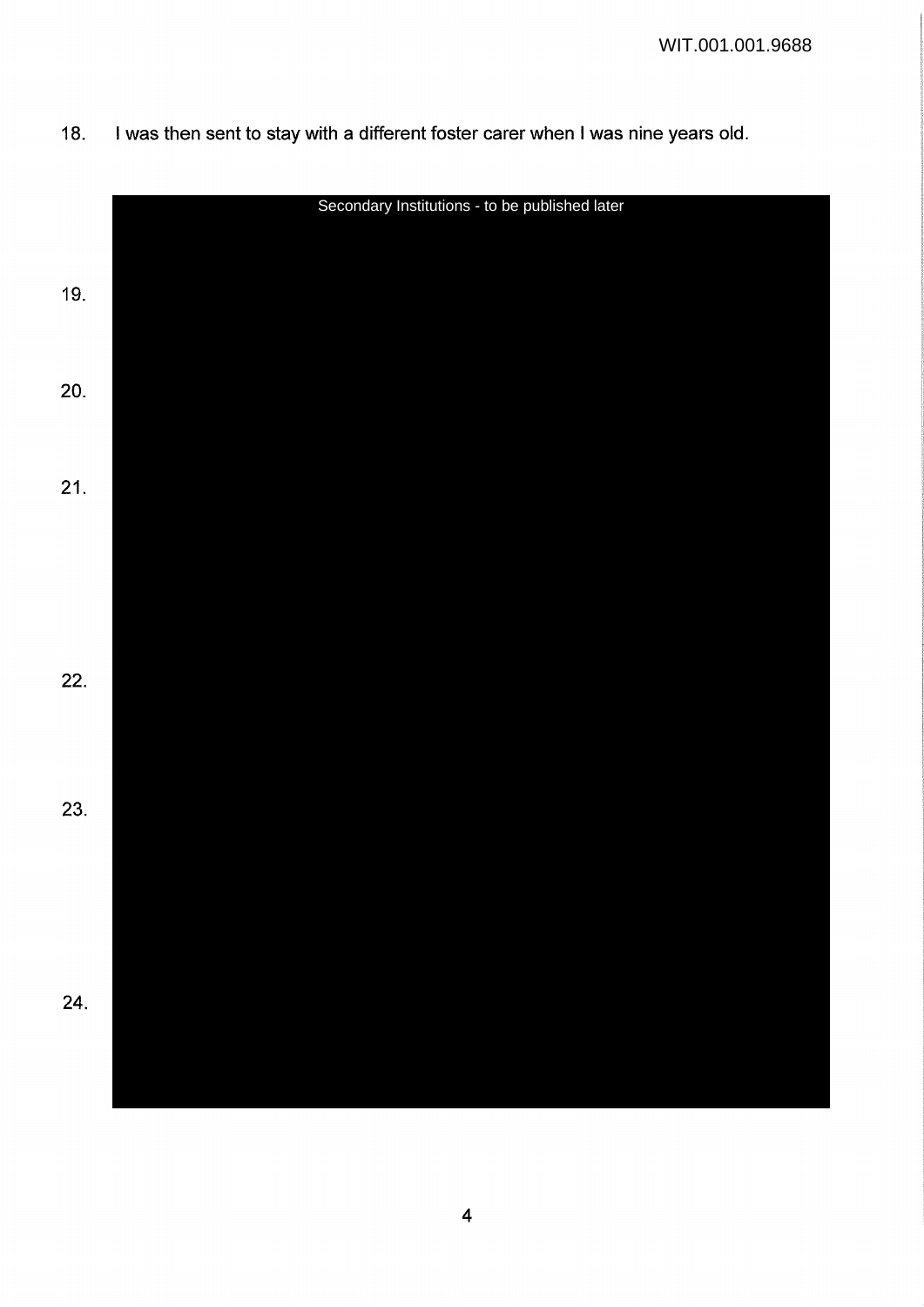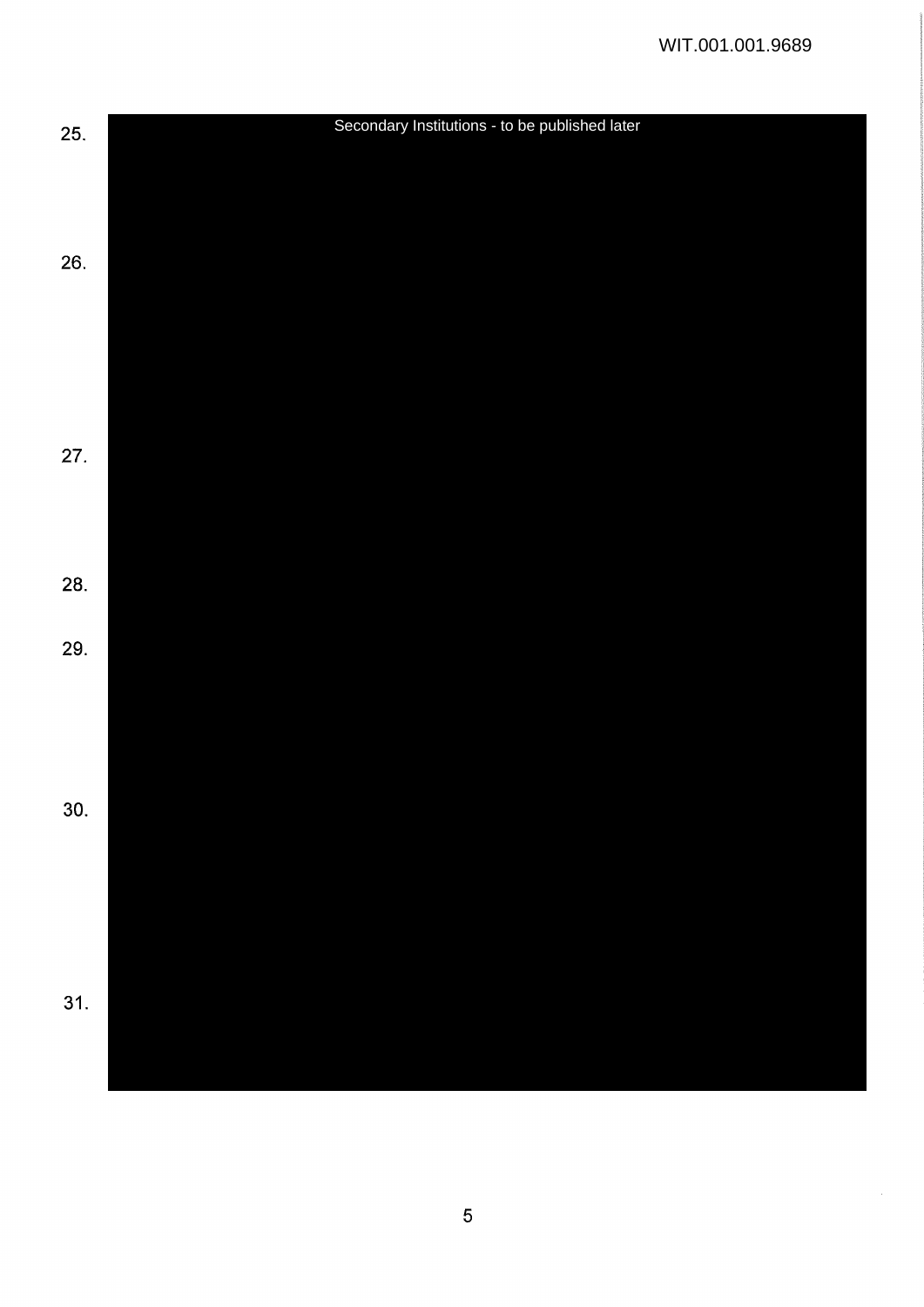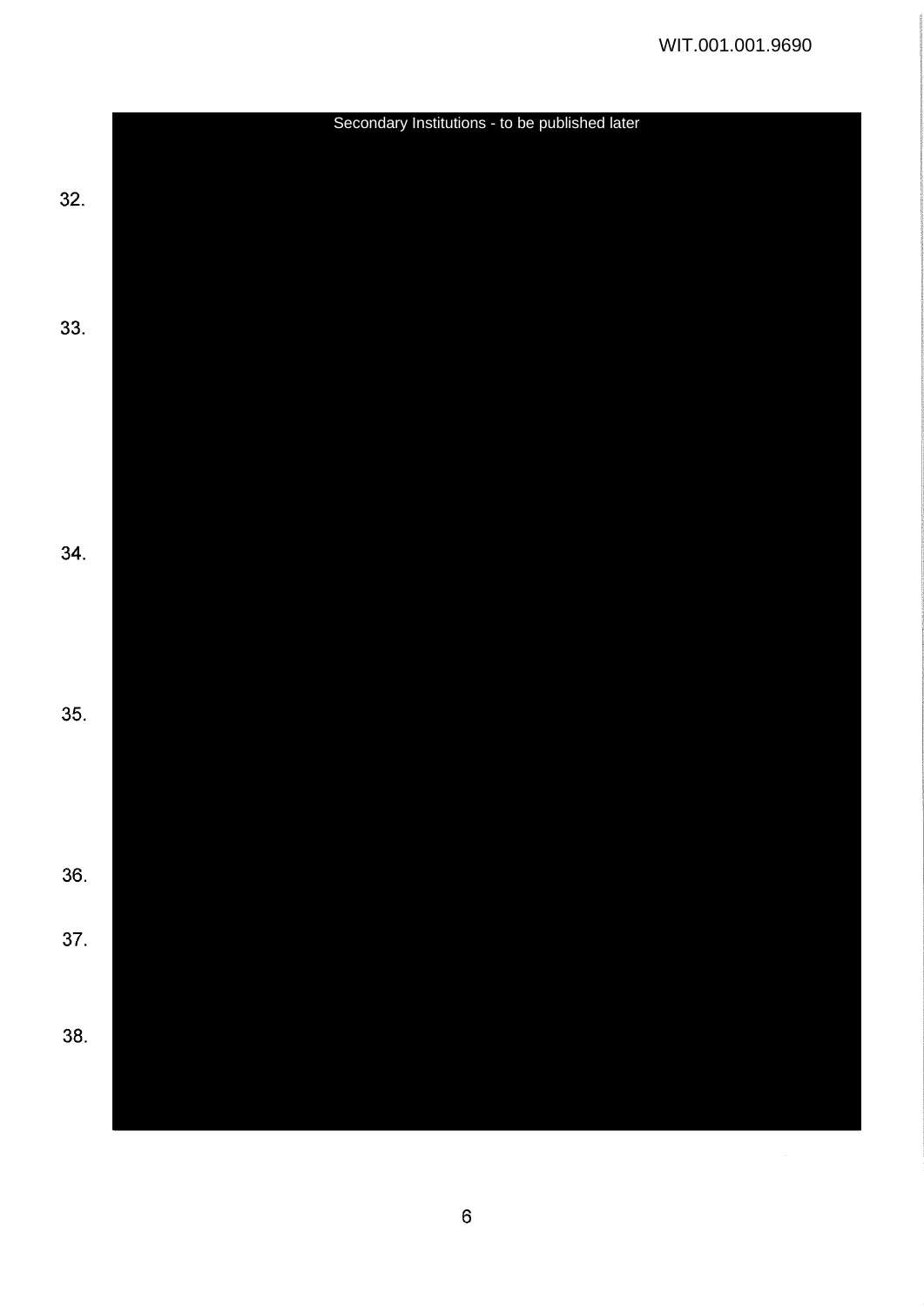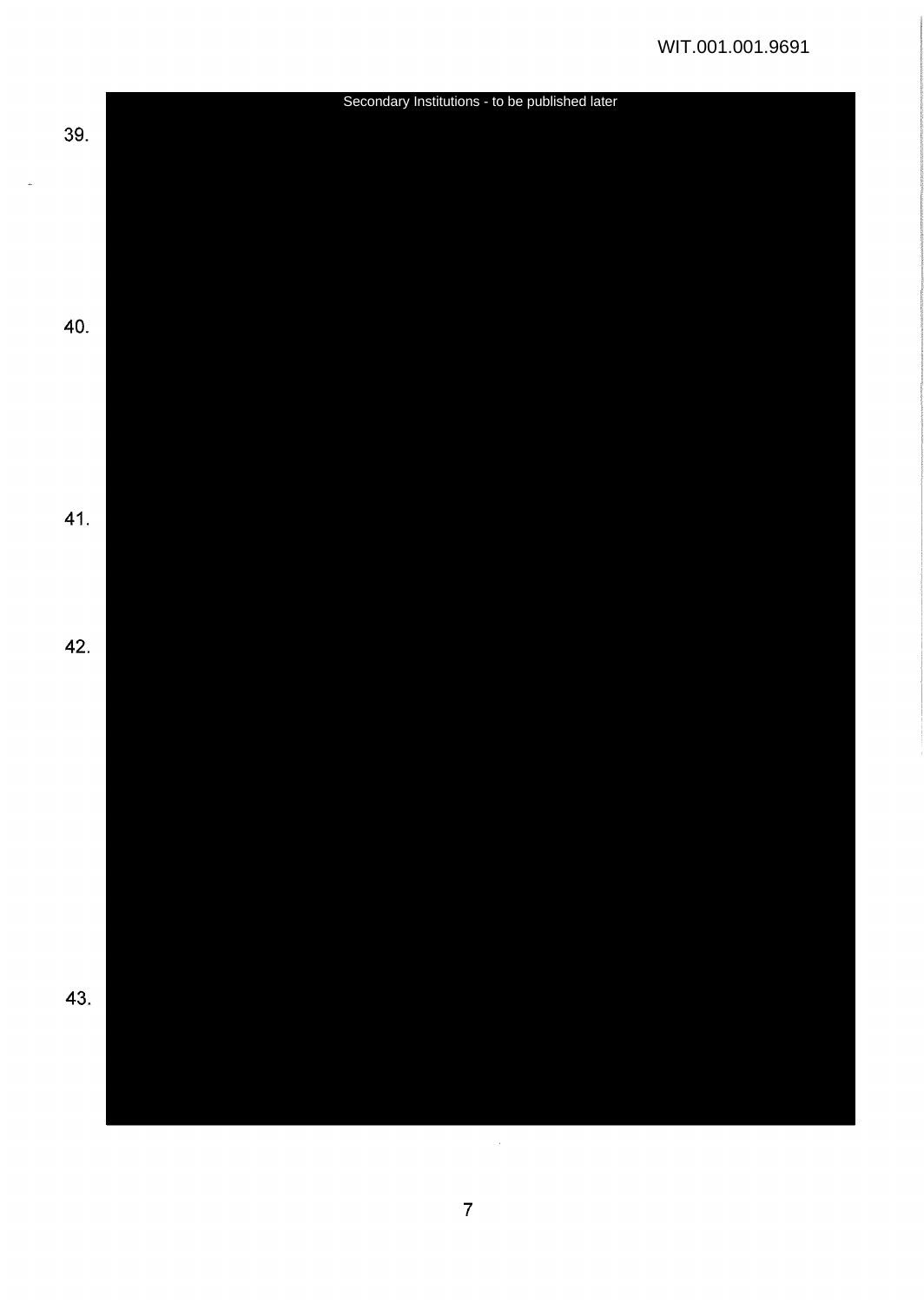

## **Leaving foster care**

48.

49. The social services people came and picked me up one day when I was twelve years old and that was it. They only took me. Nobody told me why or where I was going. They talked amongst themselves but I just sat in the back of the car. I didn't ask any questions because you know not to ask these people any questions. I was happy to be going away from Mrs BGC

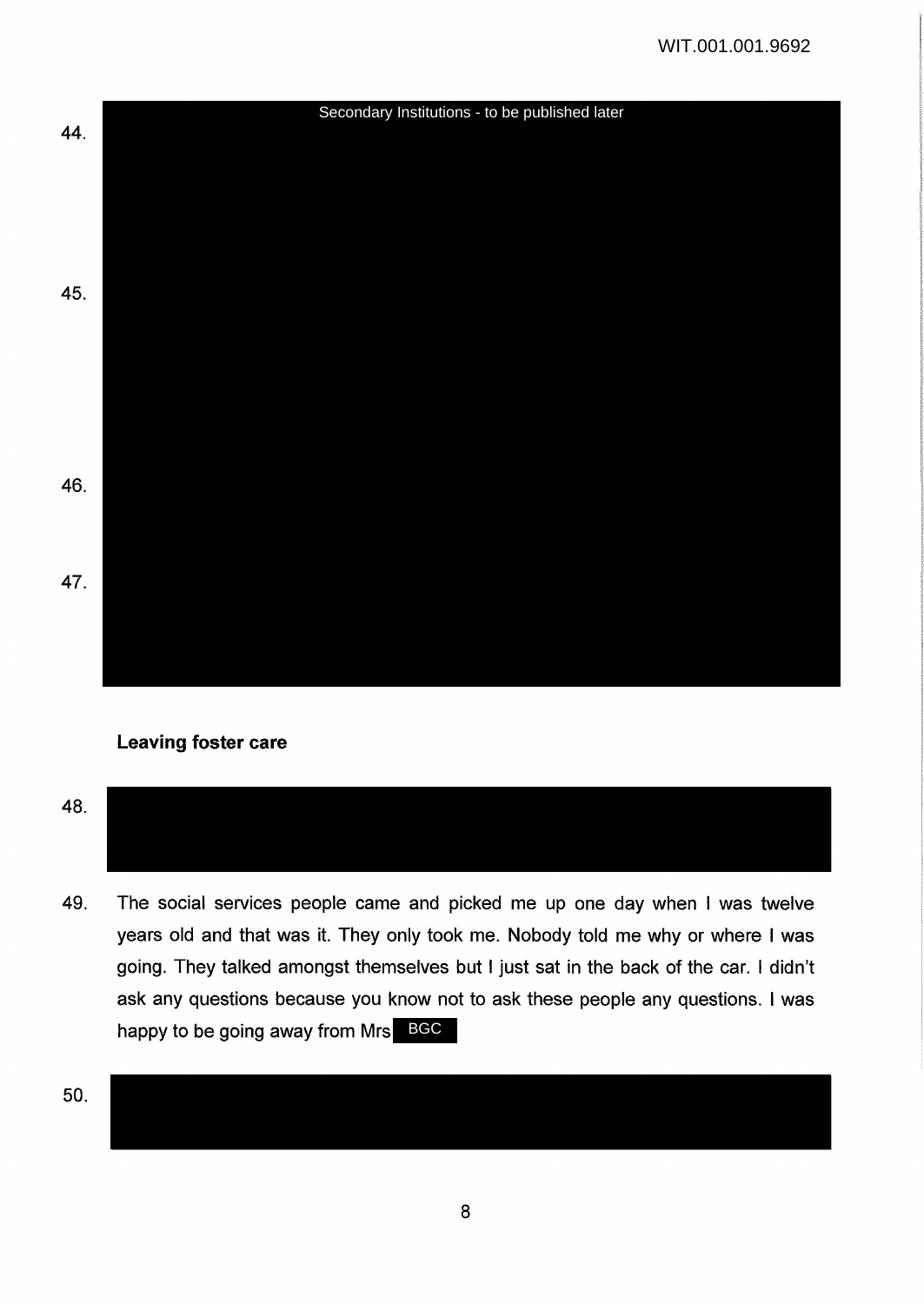# 51. I was taken to Aberlour Children's Home just outside Elgin.



## **Aberlour Children's Home**

- 55. I remember arriving at Aberlour, which was just outside Elgin. I was twelve when I went to Aberlour and I stayed there until I was fifteen years old.
- 56. I was taken to the governor's office. He was in charge. He told me what was going to happen and to see him if there was any problems; just the usual stuff. Then I was taken to the surgery, which was a hospital on the grounds. I was kept there for a week. I was given a good check over there. I was then monitored for the rest of the week.
- 57. I was allowed to get outside and walk about the place for that first week. The staff just watched me and kept an eye on me to see how I behaved with other kids. That would then determine what house I would go into, so if you got into fights then you would be put in a different house from if you just argued now and then. There were different houses in Aberlour for different people.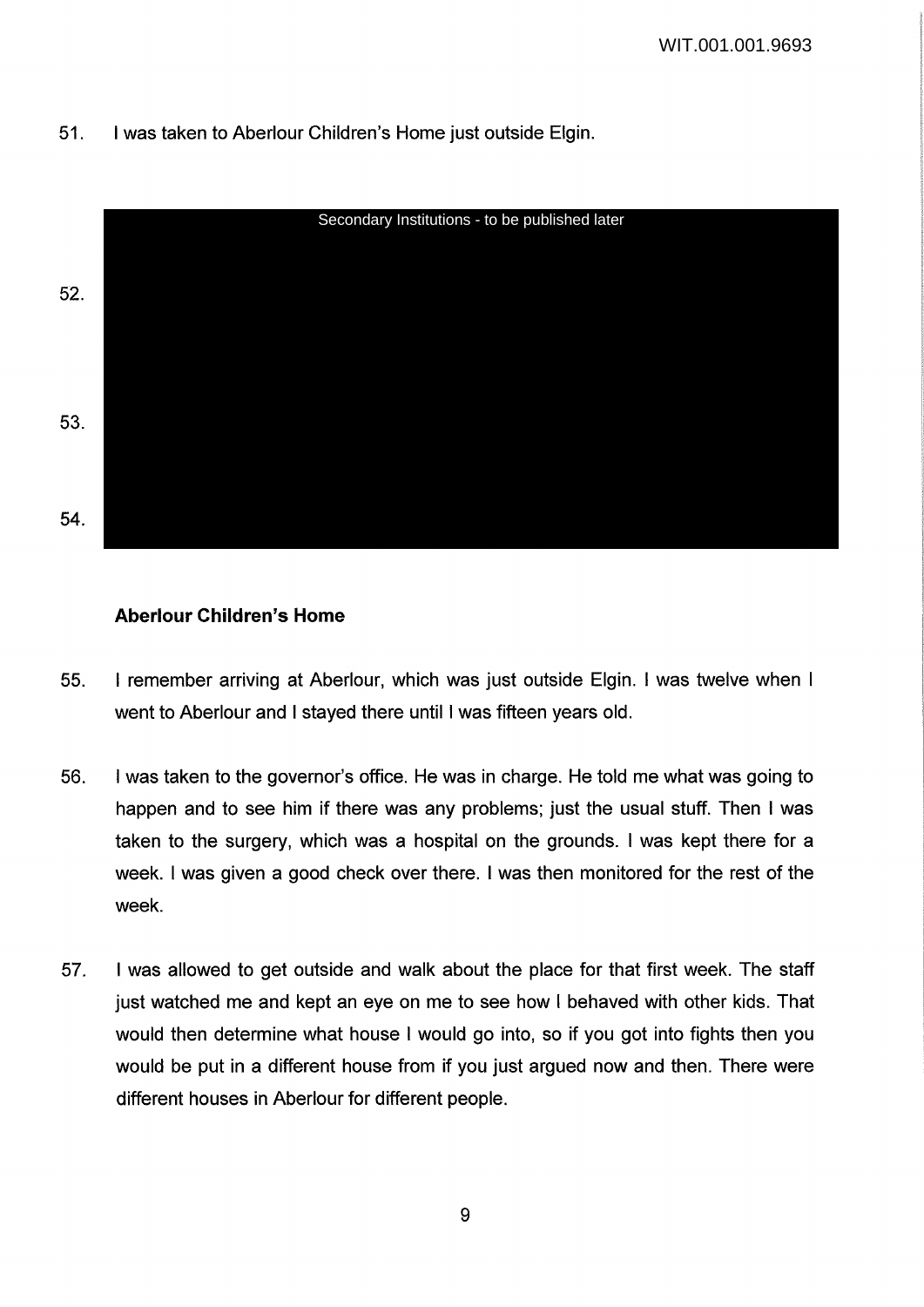- 58. I don't remember which house I was put into but it wasn't one of the easy ones. I think that was because I had a few fights while I was in the hospital. There were a couple of hundred kids in the hospital bit, and you had to do that to assert yourself so nobody would give you any trouble.
- 59. Aberlour was called an orphanage but it wasn't really an orphanage. I wasn't an orphan because I had a mother and father and so did other kids. It was for kids who were a bit unruly or kids they didn't know what else to do with. They were then going nowhere because there was nowhere to go.
- 60. There were about 4000 kids in Aberlour from babies up to fifteen year olds. It was huge. There was a church, a graveyard, the hospital, a school, and six houses for the kids. The girls and boys were kept in different houses. There were also playing fields and a swimming pool.
- 61. The orphanage was almost the whole village. There were only about 500 people in the village, outside of the orphanage.
- 62. Each house had about thirty kids, but maybe more. They each had a house master and a house mistress. My house master and mistress weren't married and had separate rooms. One had a room at one end of a corridor, and the other had a room at the other end. I don't remember the name of any of the staff in there but they were all English.
- 63. I had the same house master throughout my time there.
- 64. There were two dormitories in my house and they had single beds in them. We also had our lockers in the room. I was in a room with about fifteen boys and they were all from about seven years old to fifteen years old. I was then in the same dormitory with them for the time I was in there. Some boys got moved away.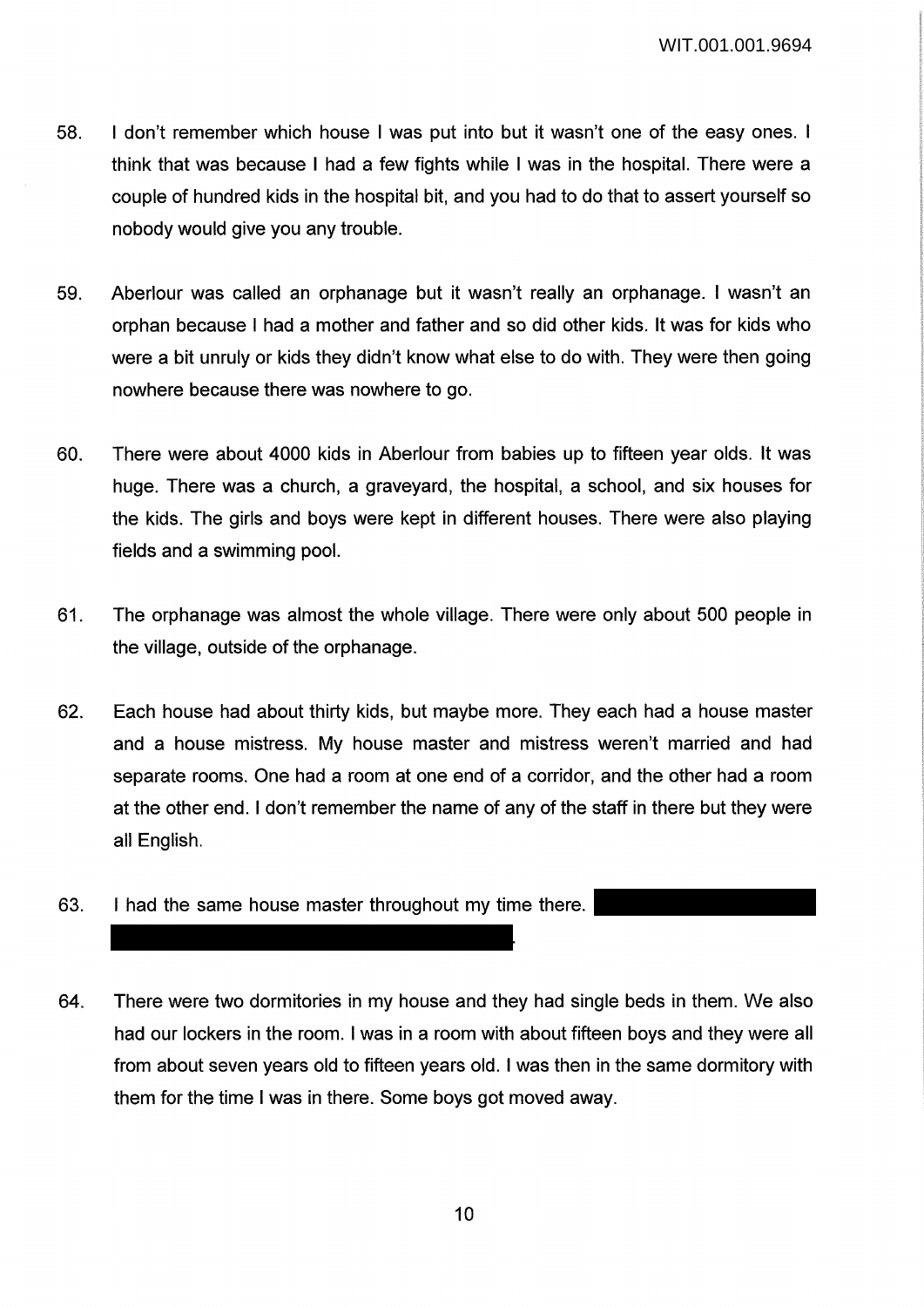## **Routine at Aberlour Children's Home**

- 65. We got up in the morning and went to the bathroom to get washed. We went back into the room to get dressed. Then we had our breakfast downstairs and had to go to assembly and then school.
- 66. After school, we came back and did housework for a couple of hours. All the boys had to do a bit. We cleaned the floors and the bathrooms. We cleaned our dormitories. We were allowed to go out and play in the grounds for a few hours, after cleaning.
- 67. All the boys would go to bed by about 9:00 pm. The house master or mistress would check on us at night. Sometimes they would have their mates over and they would walk them through the corridors to show them where the kids slept. They would just look at you.
- 68. Some kids wet the bed. The house master or mistress would wake you up at night to take you to the toilet if you had wet the bed. If someone had wet their sheets, they would change them.
- 69. We had a bath once a week. There were six baths in the bathroom. It was huge. We all got in there, stripped off and queued up to get into the bath. I had to share the bath water with other boys but got to have a bath myself. The water was hot enough.
- 70. We had to get dressed up in our kilts and go to church twice on a Sunday. Everybody had to go for a big walk on Sunday with their housemasters, whether they wanted to or not.

## Leisure time

71. We could go out and play in the evenings, after cleaning. I would go to the tip to meet some of the boys. That was where they burned all the rubbish, so it was always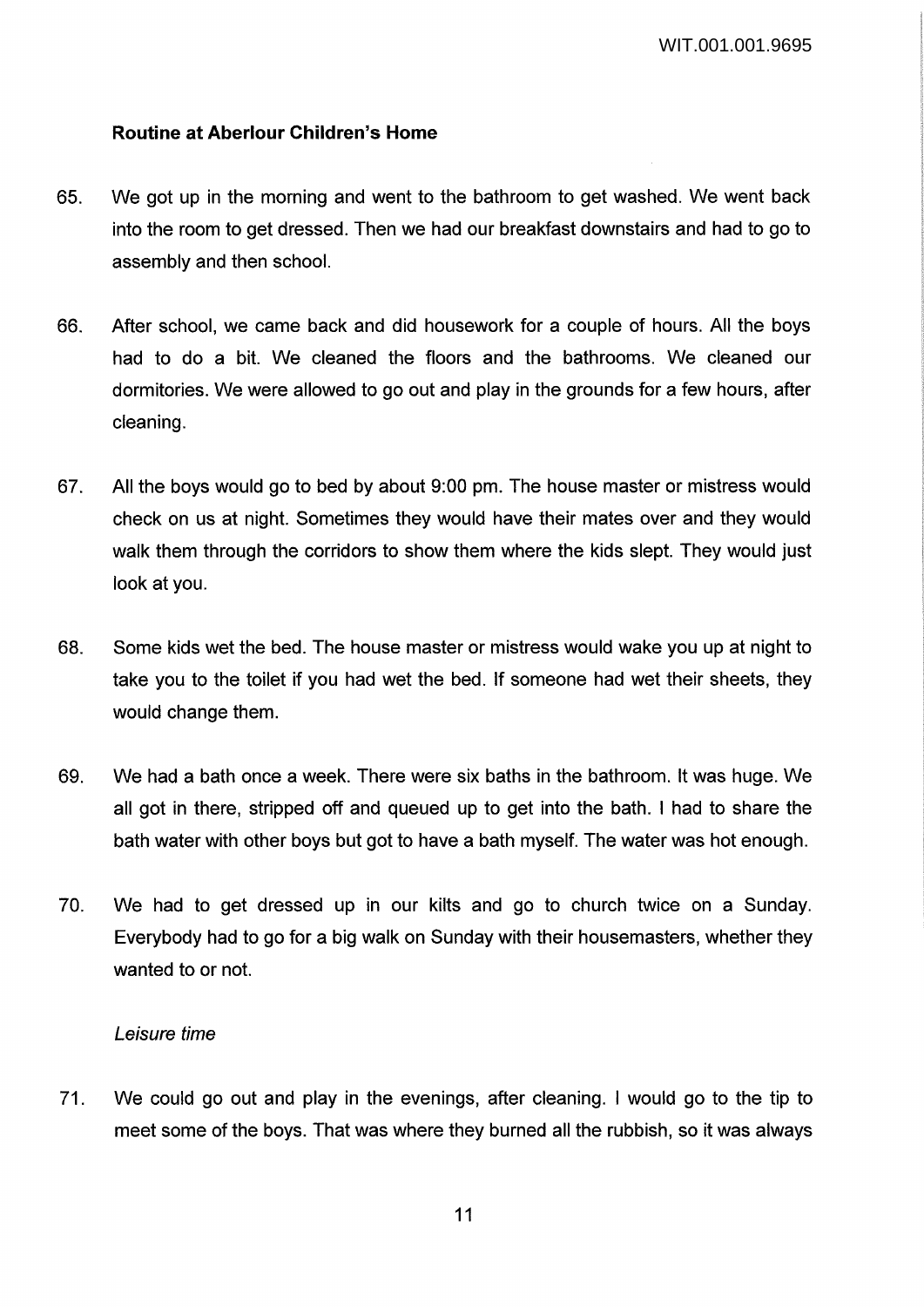smouldering. I used to muck about with two boys called and We would try to catch and kill rats at the tip. We weren't supposed to be there.

- 72. There were two tramps in the village called Jocky and Brocky. They lived in the quarry and we would sit and talk to them. It was a man and his wife. They were decent people; they just didn't have anything.
- 73. We had sports nearly every day. We would have football and rugby and each house would play against the other. The sports teacher was called Mr BCL and he took sports class most of the time. We sometimes had gymnastics but it was football most of the time.
- 74. We only had rugby when the housemaster was with us, because he was an English rugby player. We would gang up on him and beat him up in rugby. Everybody would jump on him, and then quickly get off. He couldn't do anything to us because everybody did it.
- 75. We would have to get back to the house and the doors would be shut by about 8 pm. We could sit around and listen to the radio if we wanted to for a while, before going to bed. There were only certain stations you could listen to.
- 76. Boys and girls weren't supposed to mix out of school, but they did. If you wanted to meet up with the lassies, you would break out your house through the window, and go to the swimming pool. I was just a young boy so I just kept a look out for the big boys who were inside the swimming pool with the lassies.

## Food and mealtimes

77. The food was cooked in the orphanage in the kitchen, and brought to the house for us. We had a dining room with lots of tables and you could sit where you wanted to. Everybody ate together and the house master and mistress dished the food out for us. The food was good.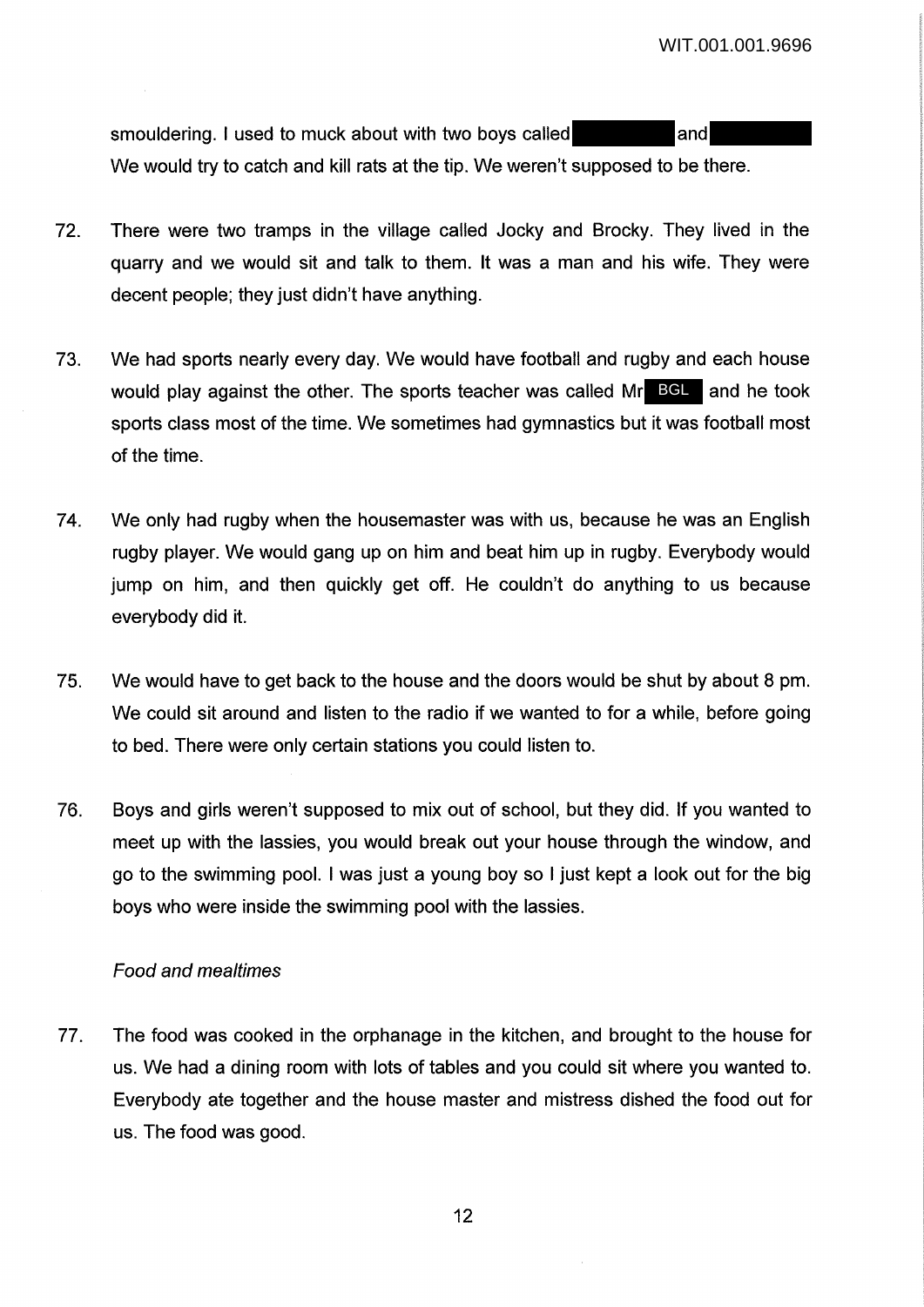- 78. You would have to finish your food or you would get a slap until it was gone. You could be made to sit there overnight if you didn't eat it. It would have to be gone. It never happened to me. I was too wide for that.
- 79. I would sit next to someone I could batter and put anything I didn't want on their plate. I didn't like fat, grease or gristle.

#### **School**

- 80. It was a proper school. We had proper classes and sports. The teachers came from outside. It was like any other school, and you got the belt if you did something wrong.
- 81. Some people like school and some don't and you can't make someone like school. The kids who wanted to learn did really well, but I wasn't interested in school. I was fifteen years old and still struggling to read. I don't see how learning that Henry VIII killed his seventh wife is going to help me in life.
- 82. Boys and girls mixed when they were in the school, but there was not supposed to be any mixing when they got out of school.
- 83. I left school with no qualifications. I didn't even do my eleven plus. I wasn't interested and school wasn't interested in me, but that's no excuse. I should have learned and I can see that now, but I thought it was a waste of time then.

## Birthdays and Christmas

- 84. There was a room called number nineteen, which had lots of toys and things in it. We would go there if it was our birthday and you were allowed to pick one thing out of the room and keep it. I only picked something I could sell. The room would be locked again straight away.
- 85. We used to get a birthday cake on our birthdays and had to share it with everyone in the house. I decided I didn't want to share with everyone one year and cut it in half,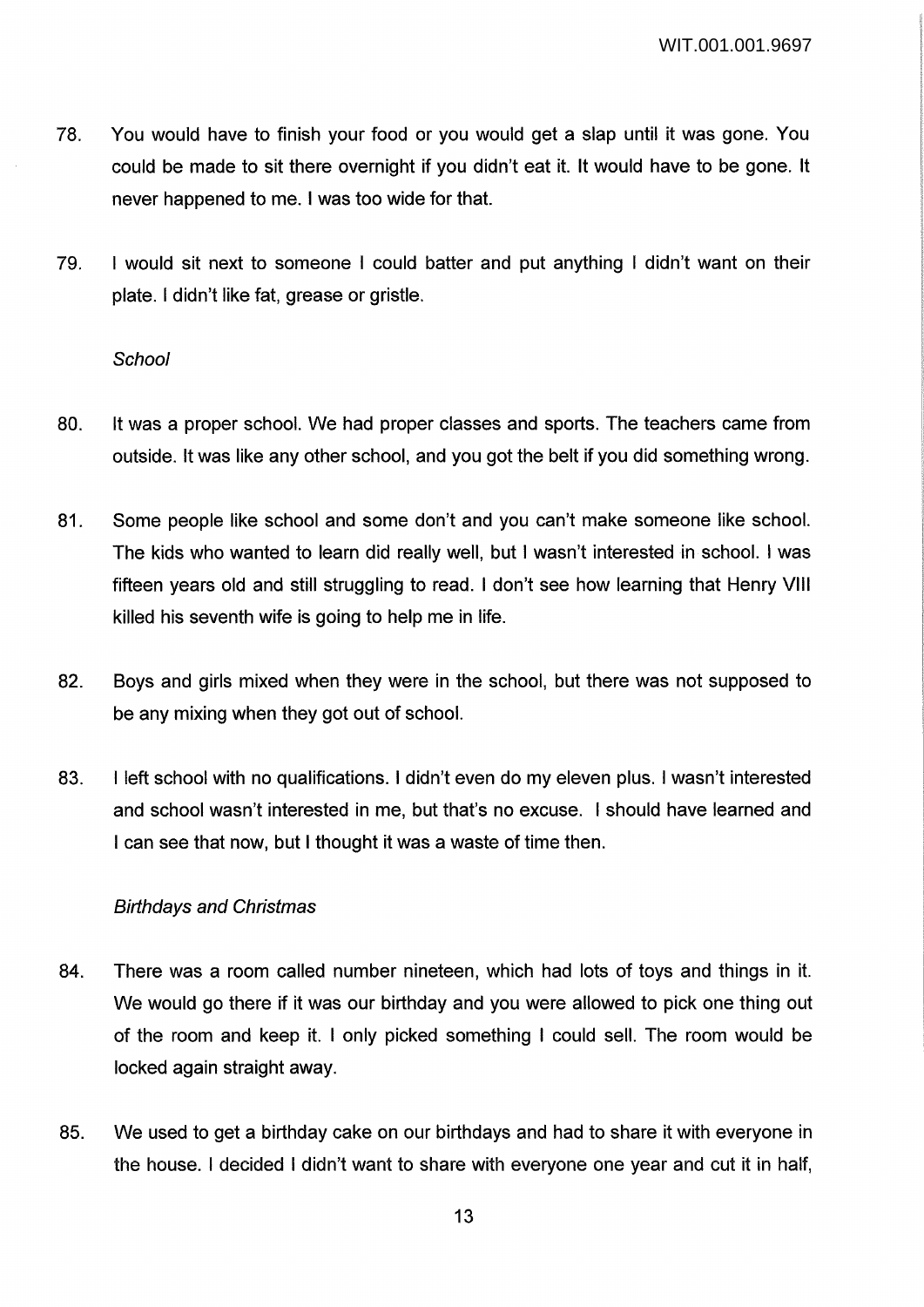and shared it with my pal. I got a hiding from the house master for that, for being a selfish person.

- 86. There was a woman who used to post me things through the Salvation Army in Dundee. She ended up in Canada and used to send me a couple of dollars and a tie each year at Christmas. I don't know how she knew about me. I used to be allowed to look at what was sent in and then it was taken away from me.
- 87. Anything that was sent in for you should have gone into your personal property and kept for you, but it was taken from me as soon as I had seen it. I never saw it again.
- 88. Christmas was celebrated just as it would be if you were at home. We had a tree and presents.

#### Trips and Visits

- 89. My mother came to visit me once in Aberlour when I was about fourteen years old. You could walk around the grounds or walk down to the village when you had a visitor. That was the only time I had a visitor, and I spoke to her for about an hour and that was it. I can't remember what we spoke about, but she was the last person I wanted to see.
- 90. No social workers came to check up on you in there. There was no need for them. It was the governor's job to make sure everything was alright and the system was working. That's all it was, a system from start to finish.
- 91. People would come looking for kids and they would just walk about from house to house. We knew what they were up to. They would look and see what lassies looked nice and what boys looked strong and decide who they wanted to take. Nobody looked at me, because I was a hooligan. That's all we were, daft wee hooligans, but we weren't bad people. We just wanted to mess about and do stupid things.

14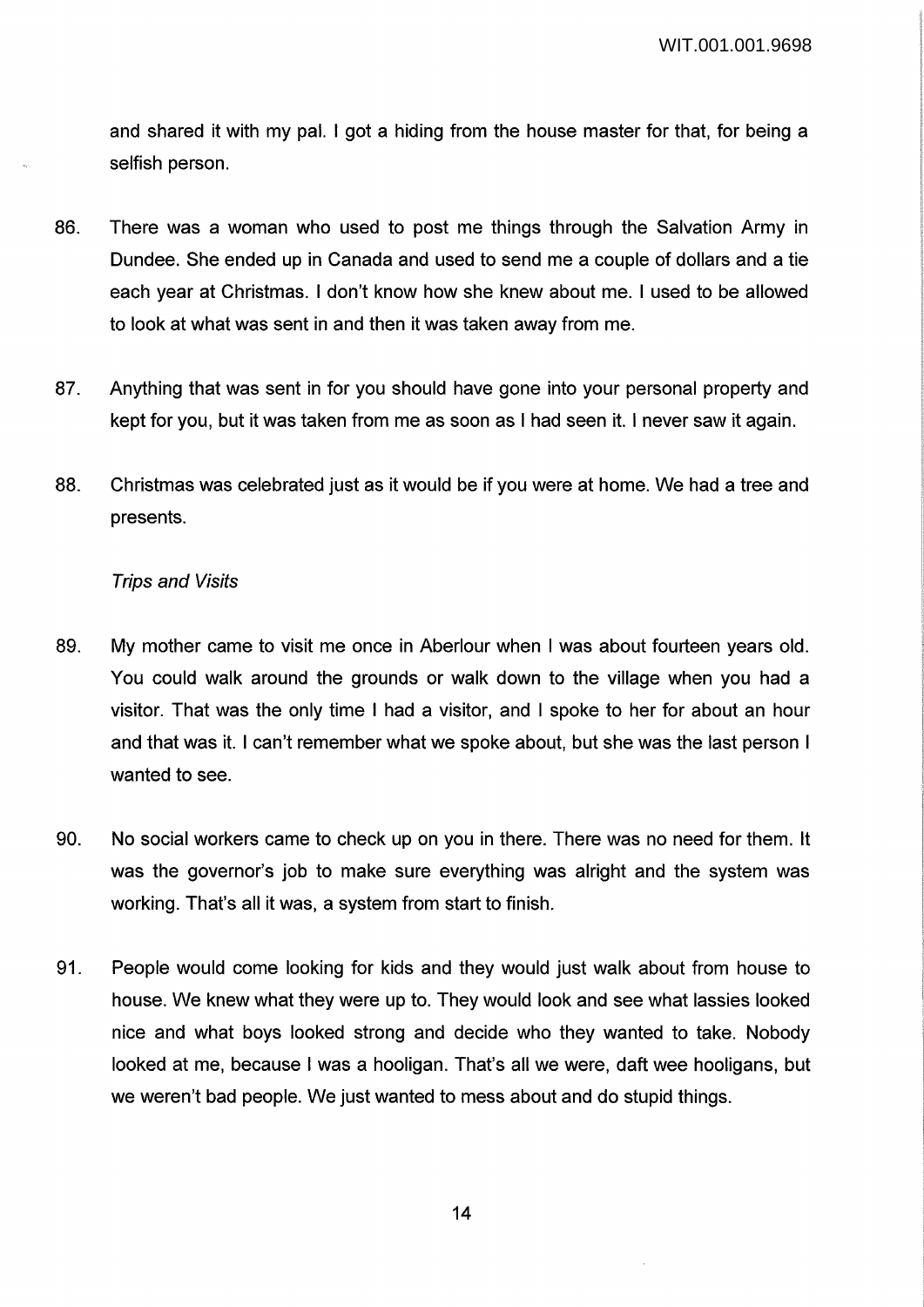WIT.001.001.9699

### **Healthcare**

- 92. There was a proper hospital in Aberlour. They did operations and things. I never needed to go to the doctor, but people would if they needed to. We would be told to go to the dentist but I never did. Everything we needed was there.
- 93. One boy got moved to a mental hospital. He liked to touch things. He would touch the table and touch the walls and things and people next to him. They just took him away and that was it. We believed he was taken to a mental hospital but we didn't really know. Nobody told us what was going on. There was nothing wrong with the guy; he just liked touching things.
- 94. Our housemaster tried to teach us about the birds and the bees but we weren't interested.

### Discipline and punishment

- 95. fell into the dump once and burned himself. He was up to his waist. Me and **had to pull him out. We made a stretcher to drag him home. He had** to get taken to hospital because his legs were all burned, but he was ok and able to walk afterwards. We were about thirteen years old.
- 96. Me and got in trouble and had to scrub the assembly hall floor for three days. We were still getting up in the morning and going to school, but after school we had to clean for hours. We had to clean through the night sometimes too. They didn't use violence when they did that, because that was punishment enough.
- 97. We would get punished for sneaking out at night and for stealing apples. The punishment would mainly be cleaning and scrubbing. You would also be made to stay in your bed sometimes until you were told to get up.
- 98. You weren't allowed to listen to pirate radio. We would get seriously beaten up by the house master for that.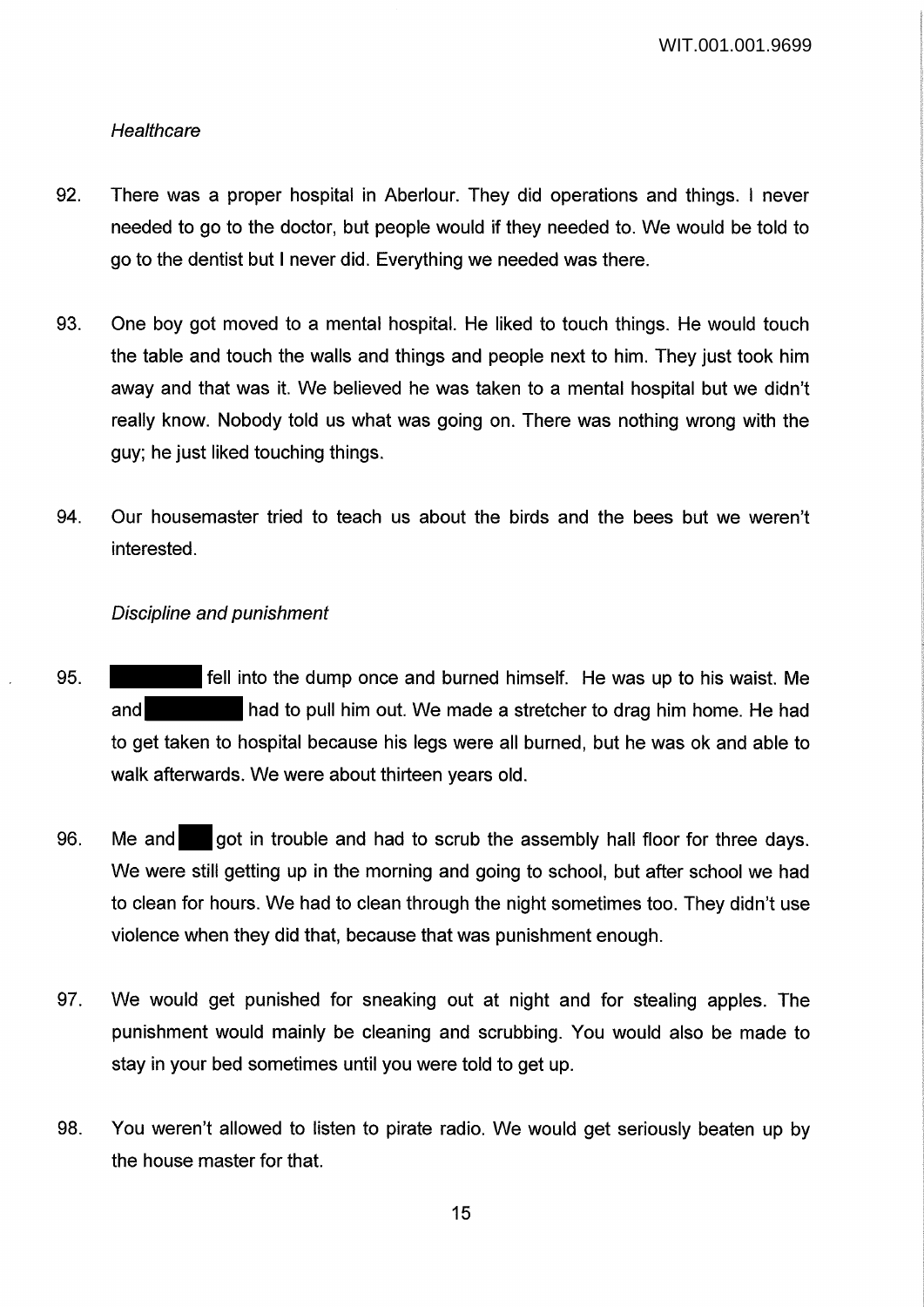WIT.001.001.9700

- 99. The housemaster gave the punishments in there. The house mistress wouldn't give you the punishment herself but she could tell the housemaster and ask him to punish you. He was the top dog. He was alright I suppose. I just thought of him as a keeper or jailer, whose job it was to make sure we didn't go anywhere. He could have been worse. There were only two of them and thirty boys, so they didn't stand a chance.
- 100. We never listened to the adults in there. You only listened to your own, and found out what you could get away with and where you could hide. Some of the kids smoked and if they got caught, they'd have their tobacco taken off them. They would also get whatever punishment the adult saw fit.
- 101. I never thought about speaking to anybody about what was going on. I just believed that was the way it was, and it was their right to beat us.
- 102. We just did boys stuff in there, but didn't get into too much bother. We weren't always caught either.
- 103. There would be a big meeting in the assembly hall once in a while. The governor would pick on one person. It was a bit like Jeremy Kyle. He would pick one person and start slagging them off in front of everybody. It was bad craic and people got bullied for these things afterwards. I spoke up a couple of times about it.
- 104. One time the governor was making fun of a boy in assembly for peeing the bed and the boy was hiding under the table. I stood up and said it was all wrong. The whole place didn't need to know about it. I was about fourteen years old at the time. I got a big speech from the governor about it afterwards but that was all.

#### Peer bullying

105. People got bullied by the other kids after the things the governor would say in assembly. You could tell the housemaster if anything was wrong but they didn't do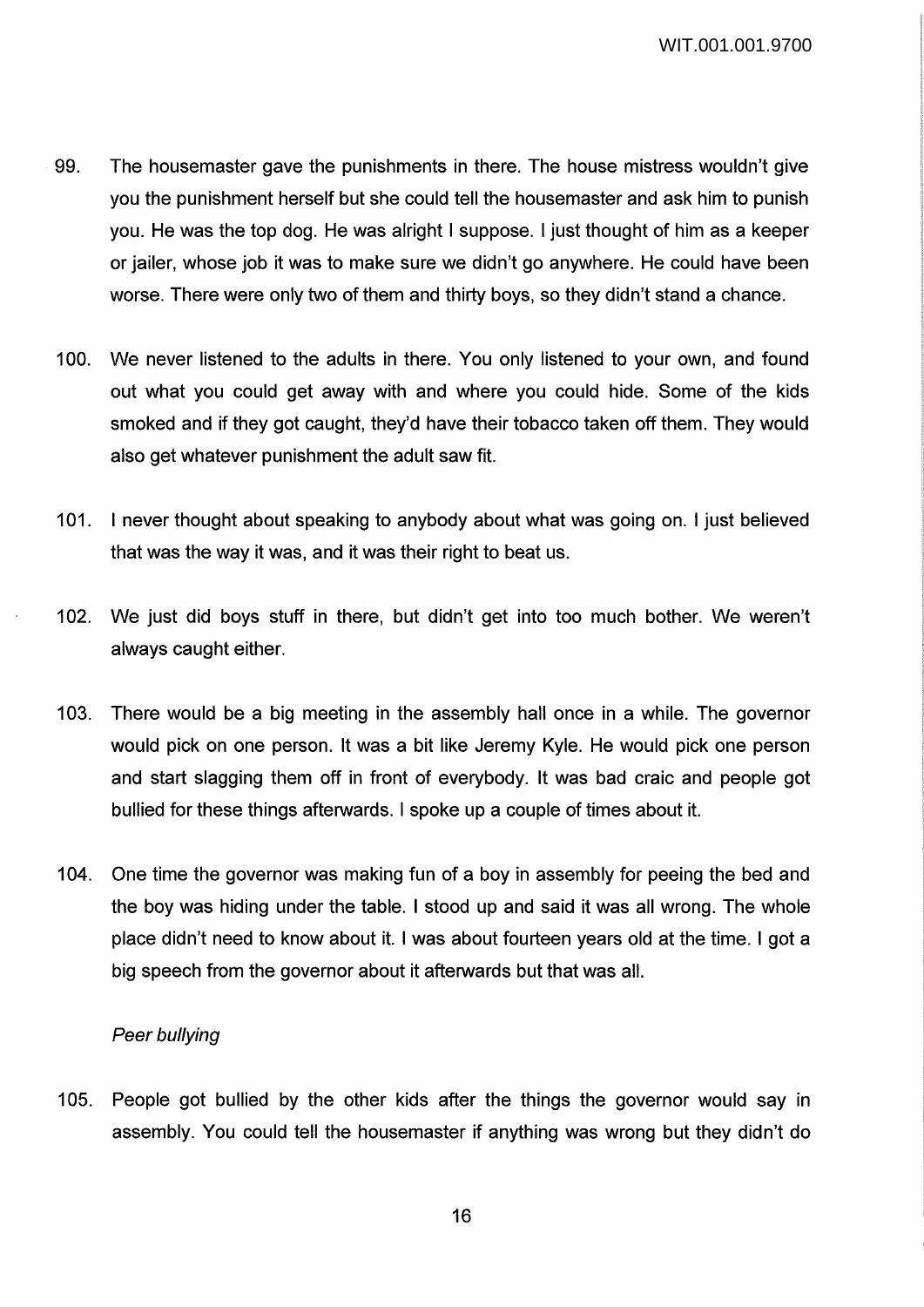anything about the bullying. They would just tell you to stick up for yourself. It was just what happened, especially with so many boys in one room together.

106. I never got bullied because I slapped the first boy who tried to bully me and I never had trouble after that. That's what it was like. You have to assert yourself to make sure nobody comes near you. It's like being in jail and you have to show people not to mess with you.

### **Leaving Aberlour**

- 107. It was time to leave Aberlour when you were fifteen years old. You had to go and see the governor the day you turned fifteen, and take a pledge. You had to say that you promised to be hardworking, honest and agreeable.
- 108. The governor gave you your papers, told you to get the bus to Elgin and then a train to an address in Aberdeen and then you left. That was it.
- 109. They sent you to a house in Aberdeen for a wee while after you left, and from there you were to make your own way in life. Nobody told you what help you were entitled to.
- 110. I think the house in Aberdeen was on Commercial Road or something like that. It was an ordinary house and I had my own room. There were boys from other places in there who were about the same age as me. There was furniture and a TV and everything I needed in there, but nobody was ever around. The place felt empty because I had nobody to talk to. There was supposed to be someone in charge but I never saw them.
- 111. I had enough of being on my own all the time so I took off. I only stayed there for three or four days.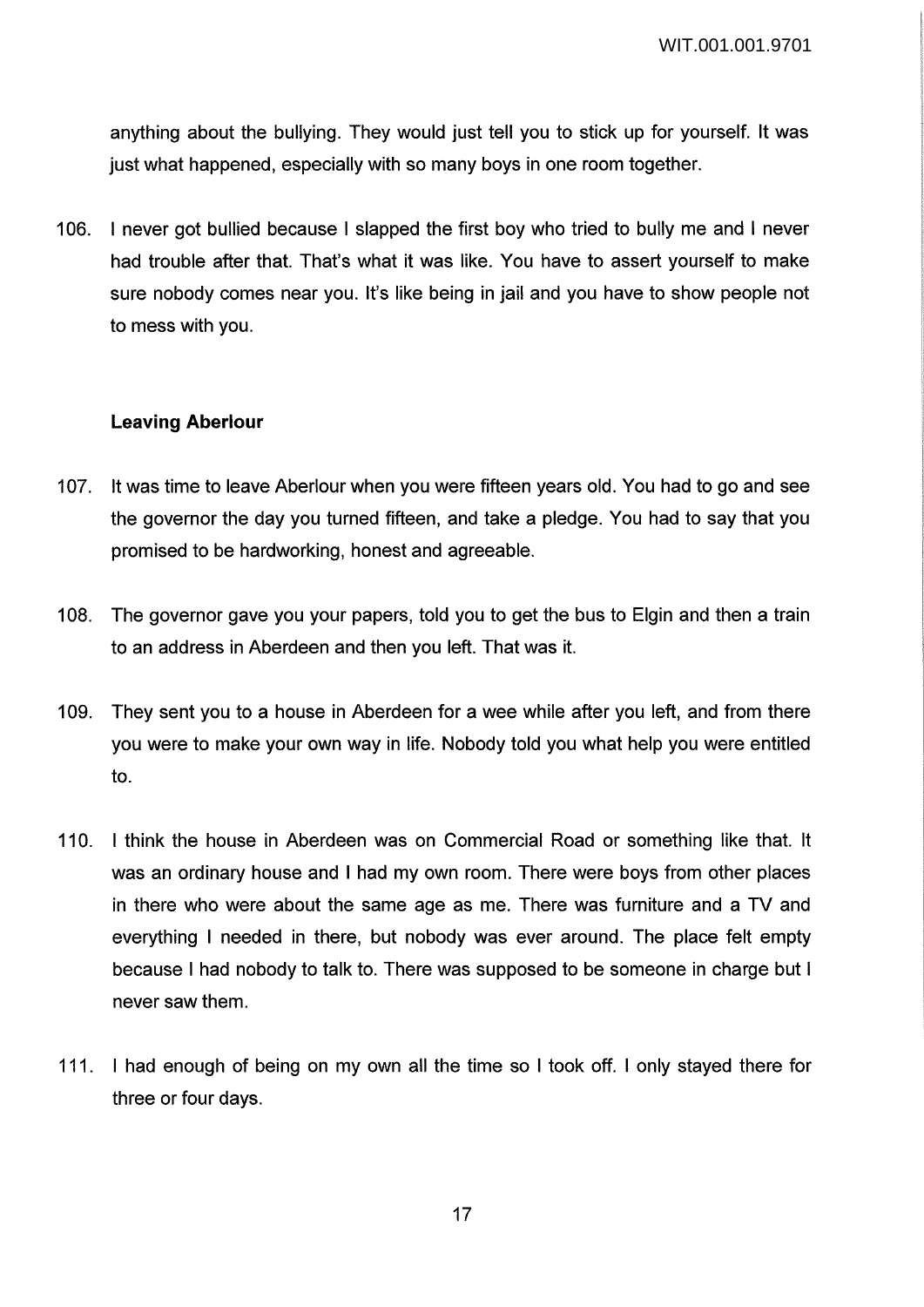## **Life after being in care**

- 112. I hitch hiked everywhere after leaving care. I went to a place called Sandy Road in Partick in Glasgow, and stayed there for a while. It was a room with a kitchen, single bed, cupboard all in one room. I knew about it through word of mouth.
- 113. I started an apprenticeship as a pipe lagger with J.D. Installations, working on boats and schools. The job was obsolete after a year because they started putting foam and jackets on boilers.

![](_page_17_Figure_4.jpeg)

- 115. I went to London for a while. I knew where to go when I got there for places to stay. You learned this from talking to people. There is always somewhere to go and sleep and find food in this country if you know where to go.
- 116. I worked in in hotels and in holiday camps for a while, including in Butlins and Pontins. That was wonderful. I was working in catering and it wasn't hard. I had fun.
- 117. I went travelling around the world in the 1970s, and then I came back for a while. I then went off travelling again and didn't come back until the mid-1980s. I went all around Europe, Russia, Mongolia and then from the top of China to the bottom. I was mainly hitch-hiking or on my push bike, but I got a plane a couple of times. I got stopped in Hong Kong for being an undesirable alien, and spent thirty days in a Chinese prison. I managed ok in there because all people want to do in or outside prison is to trade.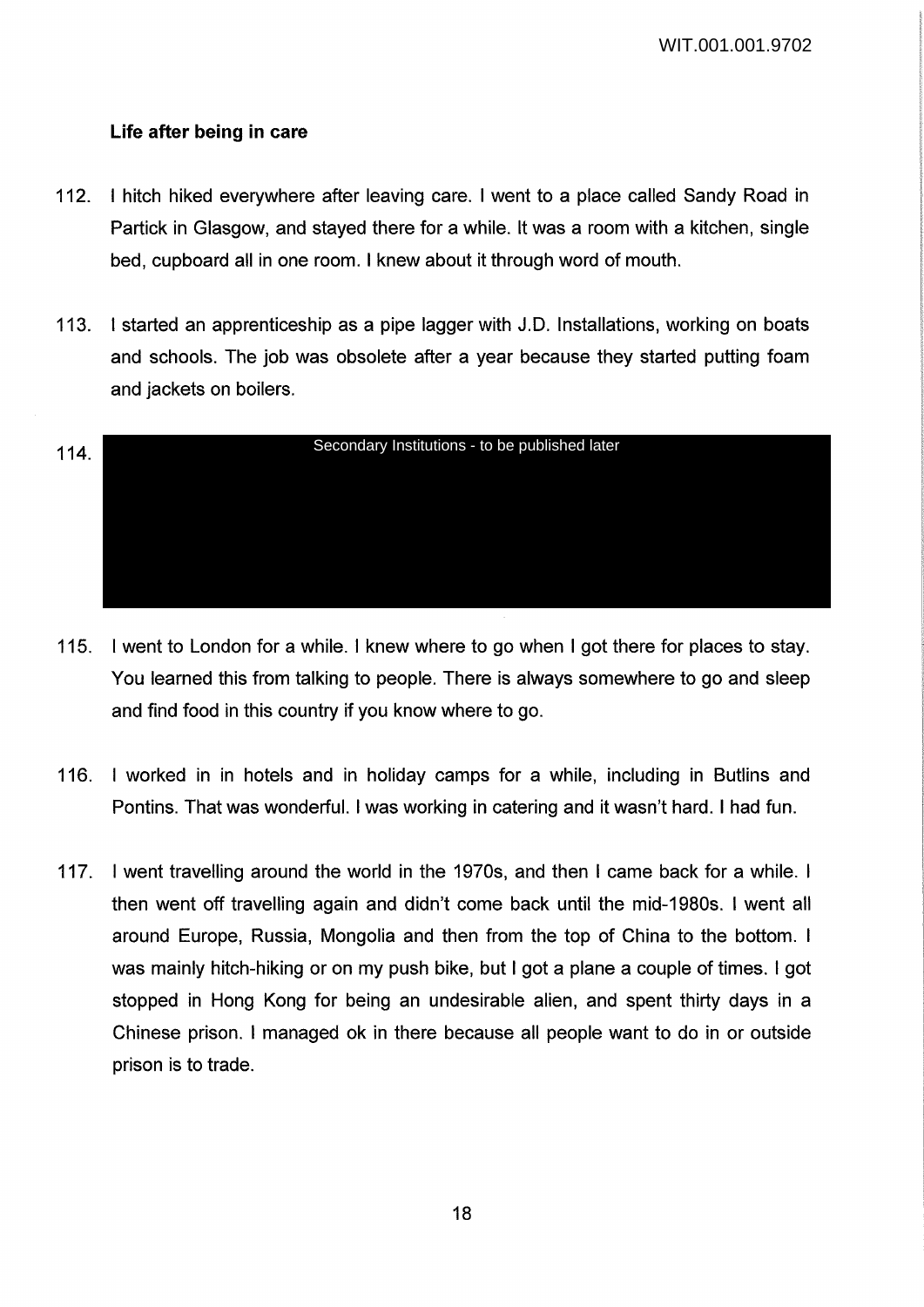- 118. I did all sorts of jobs like picking fruit and veg when I was away travelling. There is plenty of ways to make money, and move onto the next place. Money wasn't important to me.
- 119. I ended up coming back and landing just outside Reading. I got a bus into Reading and stayed there. I got catering work in race course and football grounds. I did that for a couple of years. I then worked on building sites and as a security guard. I don't have any qualifications for anything. I was a Jack of all trades and master of none of them. I got by and got a wage.
- 120. I retired about four years ago because my legs don't work anymore. I know that it is because of cigarettes and drugs, but none of it matters anymore when you are 68 years old. I have lived a life and I don't regret my life. I have done some bad things to people, but I have enjoyed my life and I don't regret anything.
- 121. I have been married three times. I married a Chinese woman in an arranged marriage in England in 1980 when I was thirty years old. We were married for a year and a day. I had another arranged marriage to a Chinese woman in China when I was 33 years old, but she was too scared to come across to England.
- 122. I met my third wife in Reading and we have been together for eighteen years now. It is the longest time I have ever been in one place. I never had any children; I could barely look after myself so I don't regret it.
- 123. Places like Aberlour told me how to look after myself, especially in jail. I have spent time in a few prisons across the country.

![](_page_18_Figure_7.jpeg)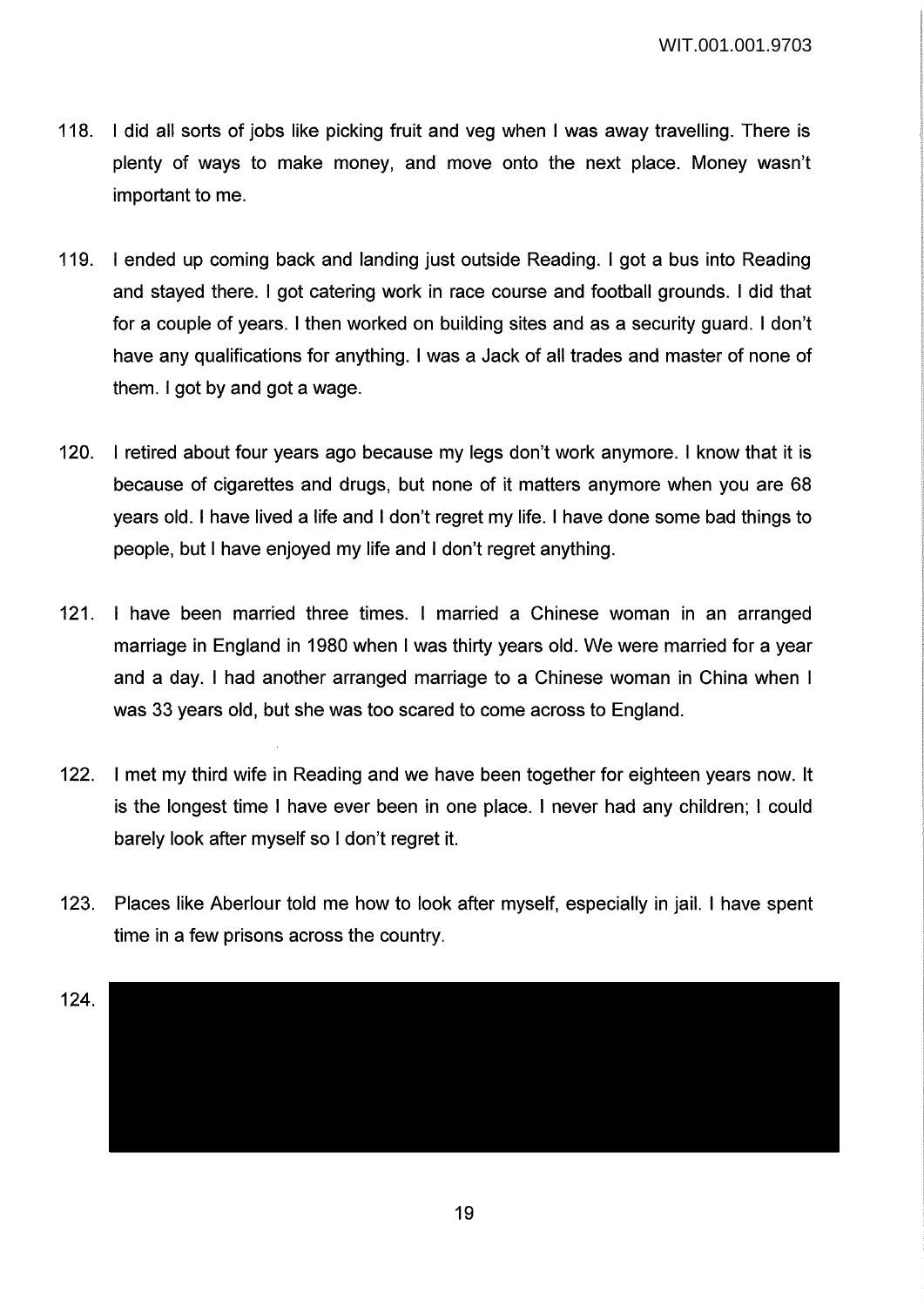- 125. I wrote a letter to my dad when I was about 26 years old. I sent it to social security with my dad's name and national insurance number, and asked them to pass it on. They wrote back and told me that he was dead. I never met my father as an adult. It used to bother me when I was younger but it doesn't anymore.
- 126. I took the letter to my mum and told her that her old man was dead. She is also dead now.
- 127. Secondary Institutions - to be published later
- 128. I never reported anything to anyone because I never thought to. I have never been interested in getting any records either because I know what social services would have written about me would not be true. I was getting kicked from pillar to post and they would probably just write two lines in a book about me. They didn't know what was happening so it wouldn't be true.
- 129. My life is an open book and I don't care who knows about my life.

#### **Impact**

- 130.
- 131. I don't think my time in care has really affected me. I think it taught me how to live and how to be sneaky. It made me savvy to handle life. That is how I was able to travel the world. If I had stayed with my mum and dad, I probably would have been married at seventeen and would be an alcoholic by now. I never became an alcoholic because I never stayed long in one place to sit and drink all day.